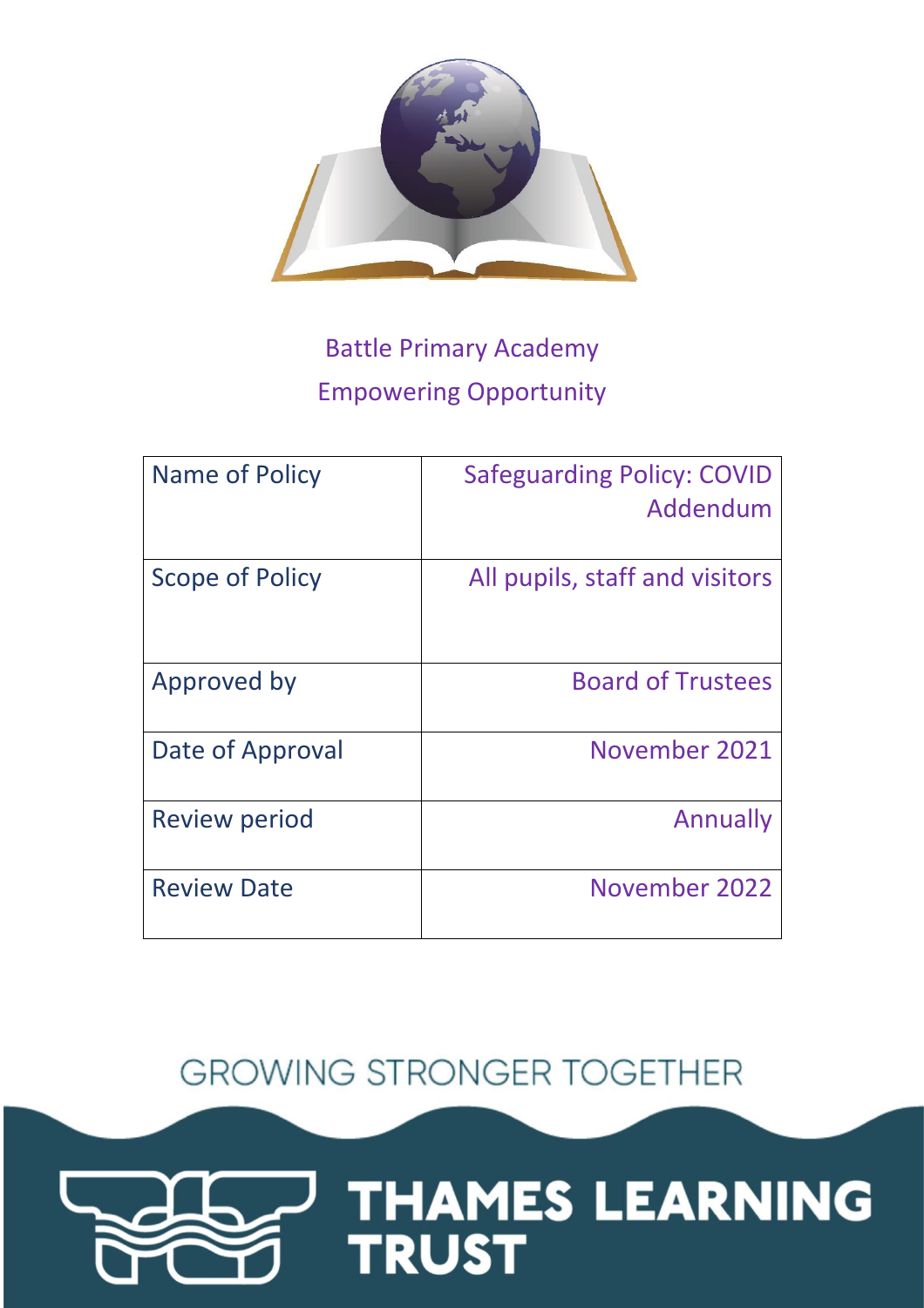# **Contents**

# <span id="page-1-0"></span>**Important contacts**

| <b>ROLE</b>                                                                            | <b>NAME</b>                                  | <b>CONTACT DETAILS</b>                                                                |
|----------------------------------------------------------------------------------------|----------------------------------------------|---------------------------------------------------------------------------------------|
| Designated safeguarding lead (DSL)                                                     | Louise Burridge                              | head@battleprimary.co.uk                                                              |
| Deputy DSL                                                                             | Catherine Hudson<br>Jemma McKay<br>Heidi Ray | chudson@battleprimary.co.uk<br>jmckay@battleprimary.co.uk<br>hray@battleprimary.co.uk |
| Other contactable DSL(s) and/or<br>deputy DSL(s):                                      | n/a                                          |                                                                                       |
| Designated member of senior<br>leadership team if DSL (and<br>deputy) can't be on site | Gemma Uphill                                 | guphill@battleprimary.co.uk                                                           |
| Principal                                                                              | Louise Burridge                              | head@battleprimary.co.uk                                                              |
| Local authority designated officer<br>(LADO)                                           | Jeremy Curtis                                | LADO@brighterfuturesforchildren.org                                                   |
| Chair of Board of Trustees                                                             | Jon Reekie                                   | Jon.Reekie@Thameslearningtrust.co.uk                                                  |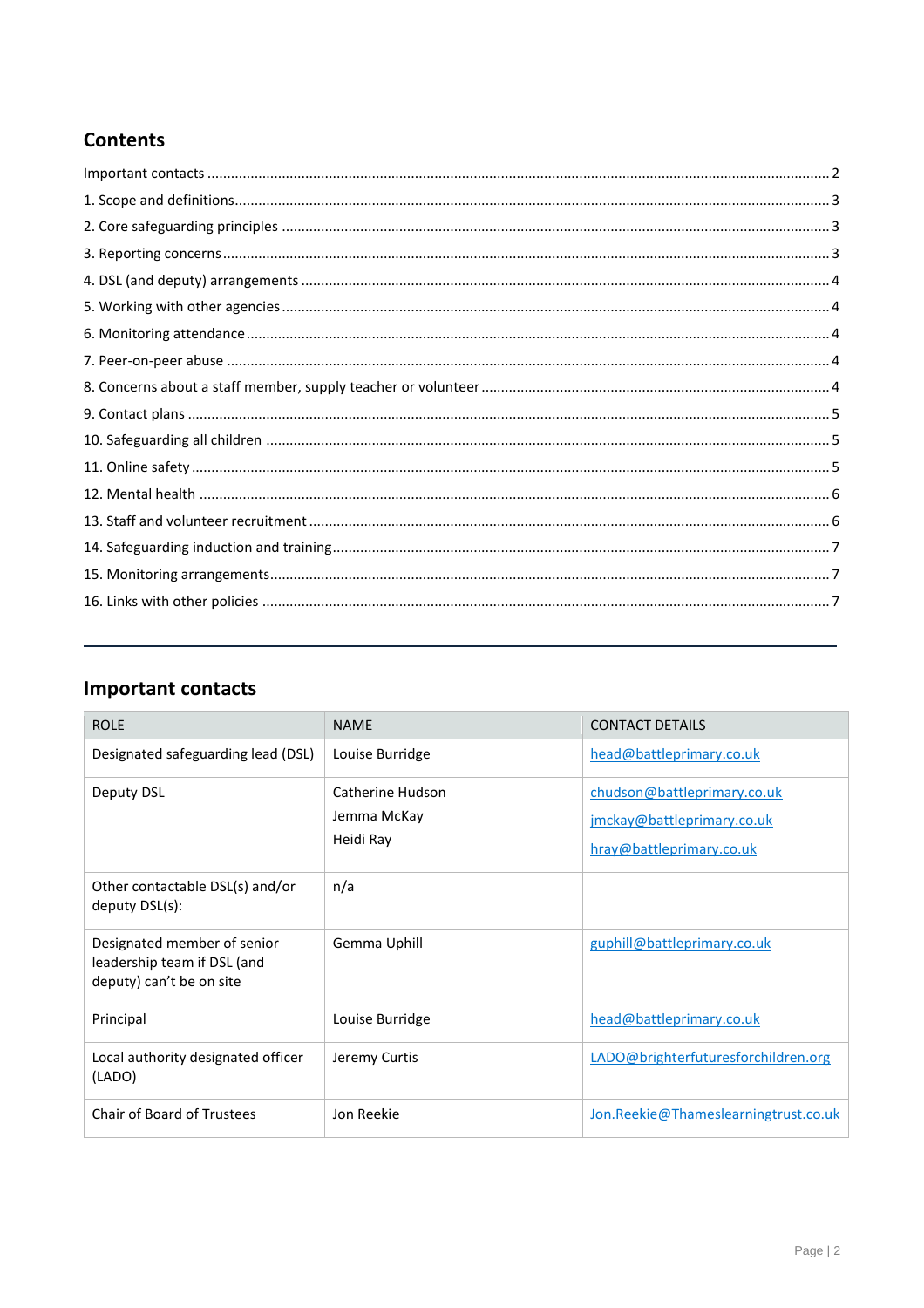# <span id="page-2-0"></span>**1. Scope and definitions**

This addendum applies from the start of the spring term 2021. It reflects the latest advice from our local safeguarding board, the Berkshire West Safeguarding Children Partnership (BWSCP).

It sets out changes to our normal child protection policy in light of coronavirus and the national lockdown currently in place, and should be read in conjunction with that policy. Unless covered here, our normal child protection policy continues to apply.

This addendum is subject to change, in response to any new or updated guidance the government or our local safeguarding partners may publish. We will keep it under review as set out in section 15 below.

In this addendum, where we refer to measures to protect pupils who are at home, this means those who are learning at home for reasons to do with coronavirus – for example, due to the attendance restrictions during national lockdown, or if they need to self-isolate when they would otherwise still be attending.

In this addendum, where we refer to vulnerable children, this means those who:

Are assessed as being in need, including children:

- With a child protection plan
- With a child in need plan
- Looked after by the local authority
- Have an education, health and care (EHC) plan
- On the edge of receiving support from children's social care services or in the process of being referred
- Adopted or on a special guardianship order
- At risk of becoming NEET ('not in employment, education or training')
- Living in temporary accommodation
- Young carers
- > Care leavers
- Facing difficulty engaging with remote education at home (for example, due to a lack of devices or quiet space to study)
- In need of support for their mental health

# <span id="page-2-1"></span>**2. Core safeguarding principles**

We will follow the statutory safeguarding guidance, [Keeping Children Safe in Education.](https://www.gov.uk/government/publications/keeping-children-safe-in-education--2)

We will always have regard for these important safeguarding principles:

- > The best interests of children must come first
- $\triangleright$  If anyone has a safeguarding concern about any child, they should act on it immediately
- A designated safeguarding lead (DSL) or deputy should be available at all times (see section 4 for details of our arrangements)
- $\triangleright$  It's essential that unsuitable people don't enter the school workforce or gain access to children
- Children should continue to be protected when they are online

### <span id="page-2-2"></span>**3. Reporting concerns**

All staff and volunteers must continue to act on any concerns they have about a child immediately. It is still vitally important to do this, both for children at school and those at home.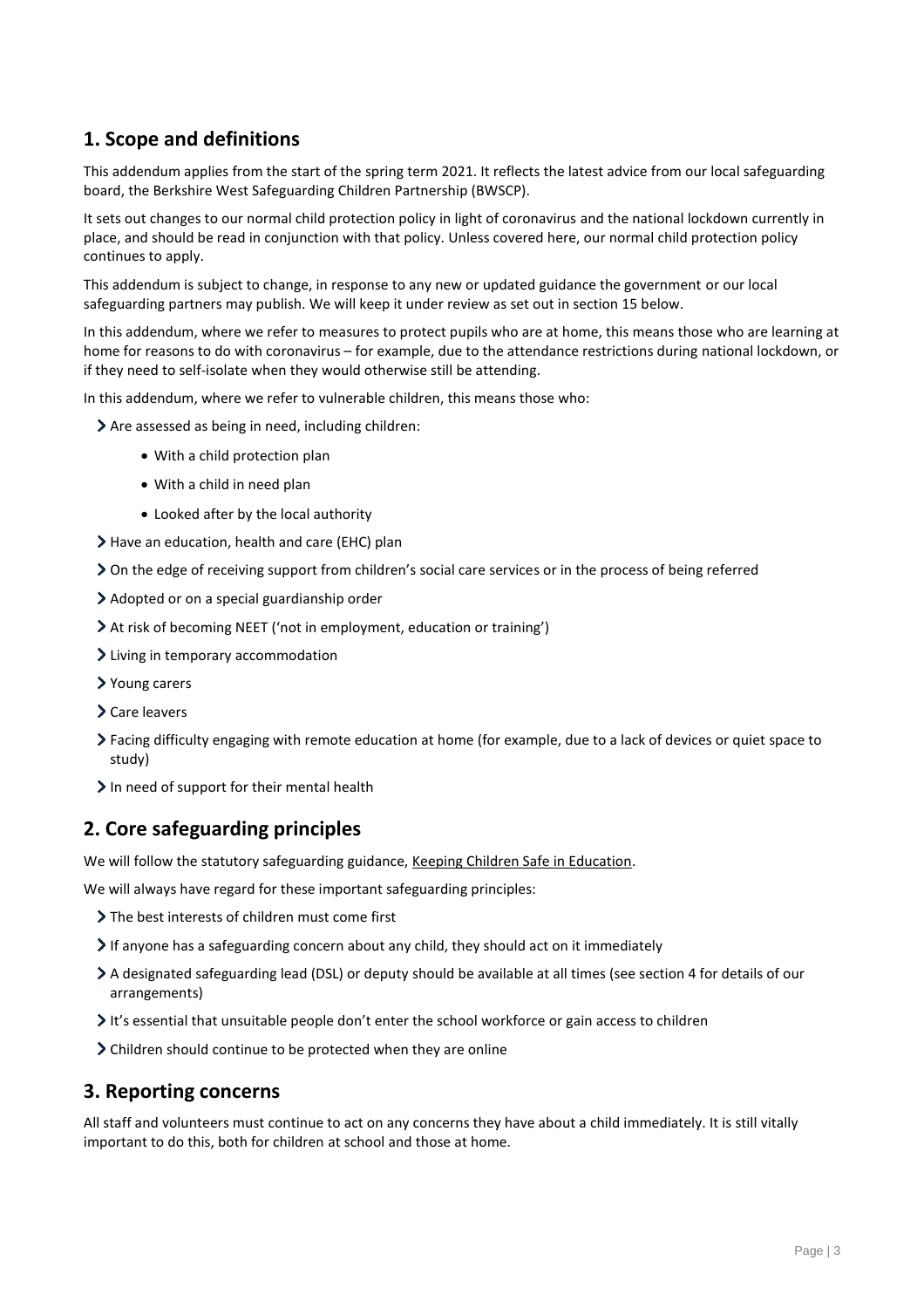Any concerns are reported to the DSLs through CPOMS.

As a reminder, all staff should continue to work with and support children's social workers, where they have one, to help protect vulnerable children.

# <span id="page-3-0"></span>**4. DSL (and deputy) arrangements**

We aim to have a trained DSL or deputy DSL on site wherever possible. Details of all important contacts are listed in the 'Important contacts' section at the start of this addendum.

We will keep all school staff and volunteers informed by email as to who will be the DSL (or deputy) on any given day, and how to contact them.

On occasions where there is no DSL or deputy on site, a senior leader will take responsibility for co-ordinating safeguarding. This will be Gemma Uphill. You can contact them by calling the school on 0118 9375421

The senior leader will be responsible for liaising with the off-site DSL (or deputy) to make sure they can:

- I dentify the most vulnerable children in school
- Update and manage access to child protection files, where necessary
- Liaise with children's social workers where they need access to children in need and/or to carry out statutory assessments

# <span id="page-3-1"></span>**5. Working with other agencies**

We will continue to work with children's social care, with virtual school heads for looked-after and previously lookedafter children, and with any other relevant safeguarding and welfare partners, to help keep children safe.

We will continue to update this addendum where necessary, to reflect any updated guidance from our 3 local safeguarding partners.

The following guidance is currently in place: The Safeguarding Partnership, (BWSCP) is the final decision making body, over-seeing the multi-agency plan to protect children and safeguard their welfare.

# <span id="page-3-2"></span>**6. Monitoring attendance**

We will continue to take our attendance register. We will follow guidance from the Department for Education on how to record attendance (including for pupils learning remotely) and what data to submit.

During the national lockdown, only vulnerable children and children of critical workers will attend school in person. Where any child we expect to attend school doesn't attend, or stops attending, we will:

- Follow up on their absence with their parents or carers, by our SENCo & Inclusion Manager, Catherine Hudson and ultimately the Education Welfare Officer (EWO).
- Notify their social worker, where they have one

We will make arrangements with parents and carers to make sure we have up-to-date emergency contact details, and additional contact details where possible. Via email or by telephone call.

### <span id="page-3-3"></span>**7. Peer-on-peer abuse**

We will continue to follow the principles set out in part 5 of Keeping Children Safe in Education when managing reports and supporting victims of peer-on-peer abuse.

Staff should continue to act on any concerns they have immediately – about both children attending school and those at home.

# <span id="page-3-4"></span>**8. Concerns about a staff member, supply teacher or volunteer**

We will continue to follow the principles set out in part 4 of Keeping Children Safe in Education.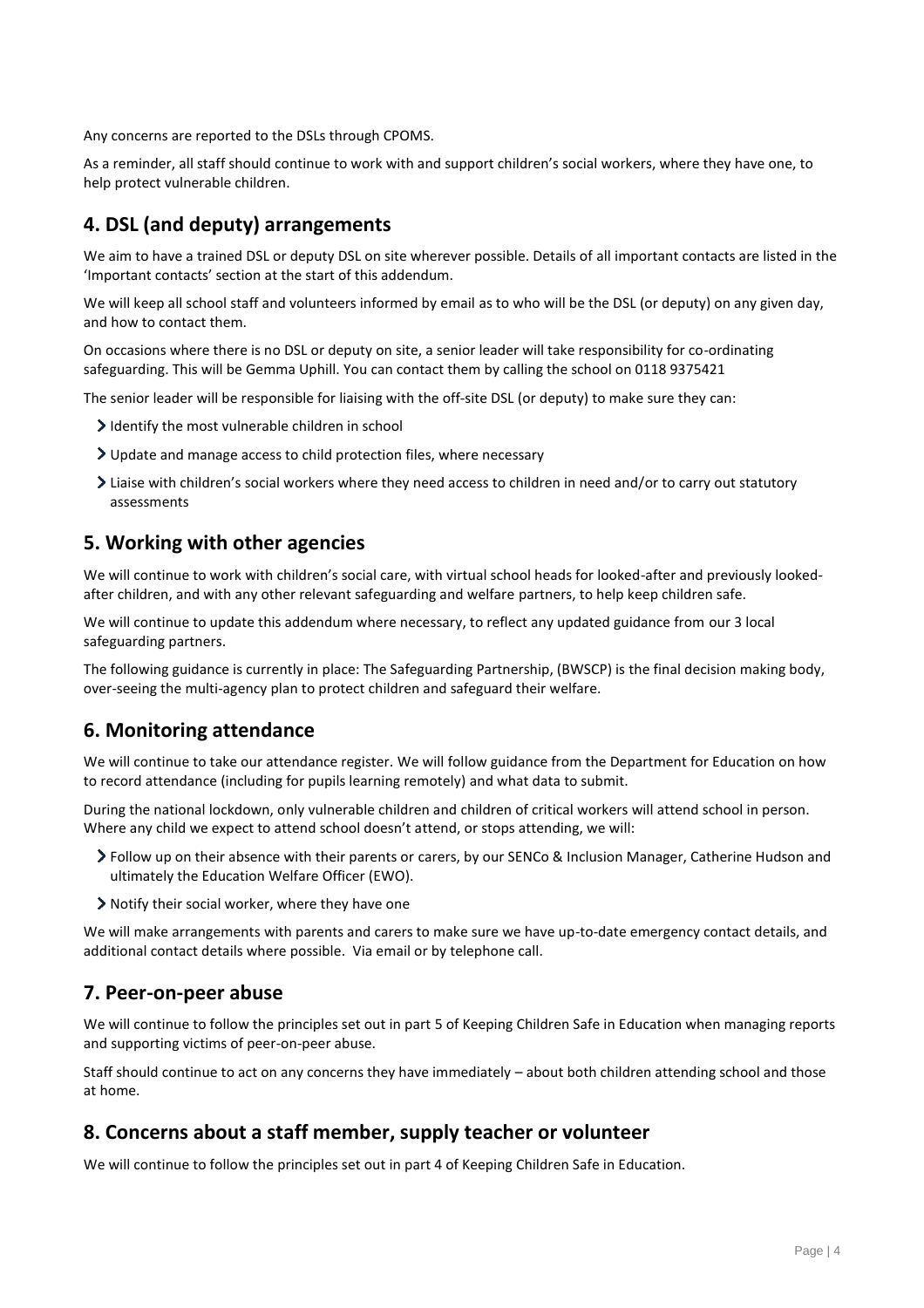Staff should continue to act on any concerns they have immediately – whether those concerns are about staff/supply teachers/volunteers working on site or remotely.

We will continue to refer adults who have harmed or pose a risk of harm to a child or vulnerable adult to the Disclosure and Barring Service (DBS).

We will continue to refer potential cases of teacher misconduct to the Teaching Regulation Agency. We will do this using the email address [Misconduct.Teacher@education.gov.uk](mailto:Misconduct.Teacher@education.gov.uk) for the duration of the COVID-19 period, in line with government guidance.

# <span id="page-4-0"></span>**9. Contact plans**

We have contact plans for children with a social worker, and other children who we have safeguarding concerns about, for circumstances where the child is at home.

Each child has an individual plan, which sets out:

- $\blacktriangleright$  How often the school will make contact this will be at least once a week
- Which staff member(s) will make contact as far as possible, this will be staff who know the family well
- How staff will make contact this will be over the phone, doorstep visits, or a combination of both

We have agreed these plans with children's social care where relevant, and will review them once a term.

If we can't make contact, we will contact social or the police.

# <span id="page-4-1"></span>**10. Safeguarding all children**

#### **10.1 All children**

Staff and volunteers are aware that this difficult time potentially puts all children at greater risk.

Staff and volunteers will continue to be alert to any signs of abuse, or effects on pupils' mental health that are also safeguarding concerns. They will act on concerns immediately in line with the procedures set out in section 3 above.

#### **10.2 Children at home**

The school will maintain contact with children who are at home. Staff will try to speak directly to children at home to help identify any concerns. They will use school phones and devices to make calls home. Or, if necessary, they will use personal phones but they will withhold their personal number.

Staff and volunteers will look out for signs like:

- Not completing assigned work or logging on to school systems
- No contact from children or families
- Seeming more withdrawn during any class check-ins or video calls

### <span id="page-4-2"></span>**11. Online safety**

#### **11.1 In school**

We will continue to have appropriate filtering and monitoring systems in place in school.

If IT staff are unavailable, our contingency plan is to be support by our Multi-academy Trust, Thames Learning Trust.

#### **11.2 Outside school**

Where staff are interacting with children online, they will continue to follow our existing staff code of conduct and IT policy. Where learning is provided via video or online learning during periods of isolation, then our remote learning policy will be adhered to.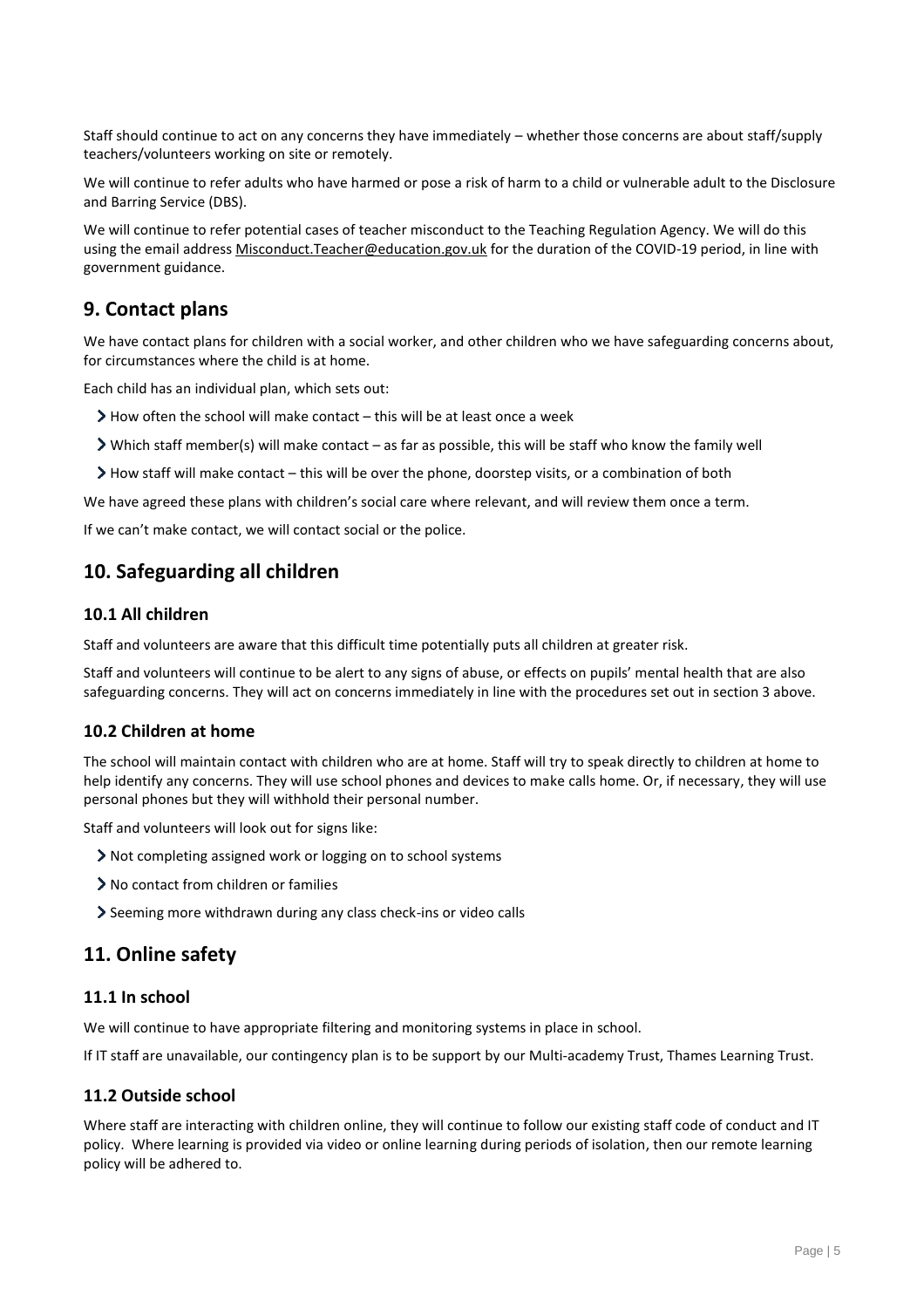Staff will continue to be alert to signs that a child may be at risk of harm online, and act on any concerns immediately, following our reporting procedures as set out in section 3 of this addendum.

We will make sure children know how to report any concerns they have back to our school, and signpost them to other sources of support too.

#### **11.3 Working with parents and carers**

We will make sure parents and carers:

- Are aware of the potential risks to children online and the importance of staying safe online
- Know what our school is asking children to do online, where relevant, including what sites they will be using and who they will be interacting with from our school
- Are aware that they should only use reputable online companies or tutors if they wish to supplement the teaching and resources our school provides
- Know where else they can go for support to keep their children safe online

We do this through fortnightly newsletters, parent safety workshops and ad-hoc letters regarding online safety.

# <span id="page-5-0"></span>**12. Mental health**

If any pupil, parent or carer has concerns about mental health and wellbeing, they should contact the SENCo, Catherine Hudson on 0118 9375421. The school will make sure pupils, parents and carers are aware of this.

#### **12.1 Children in school**

Staff and volunteers will be aware of the possible effects that this period may have on pupils' mental health. They will look out for behavioural signs, including pupils being fearful, withdrawn, aggressive, oppositional or excessively clingy, to help identify where support may be needed. Support will be given to these children through a variety of means:

- Quick response 'bubble sessions' with one of the school's ELSAs
- A programme of ELSA sessions (6-8 weeks)
- Referral to Primary Mental Health if required

#### **12.2 Children at home**

Where possible, we will continue to offer our current support for pupil mental health for all pupils. Children at home can be supported through virtual sessions with their class teacher or a support programme virtually with one of the school's ELSAs.

We will also signpost all pupils, parents/carers and staff to other resources to support good mental health at this time.

When setting expectations for pupils learning remotely and not attending school, teachers will bear in mind the potential impact of the current situation on both children's and adults' mental health.

Staff and volunteers will be alert to mental health concerns in children who are at home, and act on these immediately, following our reporting procedures as set out in section 3 of this addendum.

# <span id="page-5-1"></span>**13. Staff and volunteer recruitment**

We continue to recognise the importance of robust safer recruitment procedures, so that staff and volunteers who work in our school are safe to work with children.

We will continue to follow our safer recruitment procedures, and part 3 of Keeping Children Safe in Education.

When carrying out DBS checks and right to work checks, we will follow the latest guidance from the DBS, Home Office and Immigration Enforcement as appropriate (for example, with regards to the process for verifying documents). We will inform candidates about the intended process as soon as reasonably practicable.